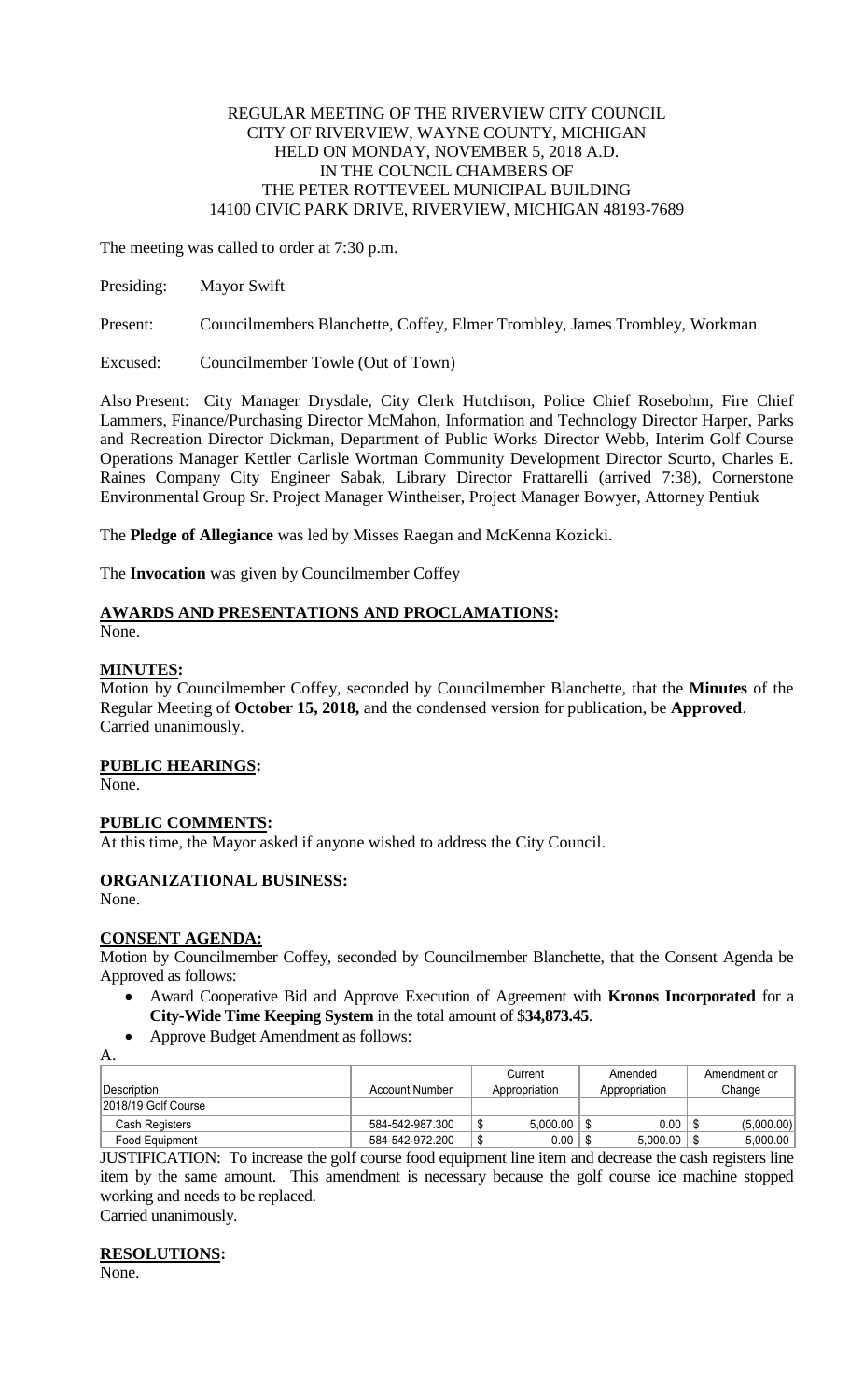## **ADMINISTRATION:**

Motion by Councilmember Blanchette, seconded by Councilmember Workman, that Authorization for Execution of **Agreement** for **Solid Waste Management Services** with **Signature Services** be Approved.

Carried unanimously.

#### **ORDINANCES**:

Motion by Councilmember James Trombley, seconded by Councilmember Blanchette, that the Clerk be Authorized to give the **Second Reading**, by title only, of Proposed **Ordinance No. 707** – **Amend Pay-In-Lieu of Taxes (PILOT) Language** related to **Riverview Towers** Co-op. Carried unanimously.

#### PROPOSED ORDINANCE NO. 707

AN ORDINANCE TO AMEND THE CODE OF ORDINANCES FOR THE CITY OF RIVERVIEW BY THE REPEAL AND READOPTION OF SECTION 58-48 "SERVICE CHARGES IN LIEU OF TAXES" OF DIVISION 2 "RIVERVIEW COOPERATIVE" OF ARTICLE II "TAX EXEMPTIONS AND PAYMENTS IN LIEU OF TAXES", IN CHAPTER 58 "TAXATION", TO UPDATE THE SECTION

# THE CITY OF RIVERVIEW ORDAINS:

ARTICLE I. Amendment. That Section 58-48 "Service Charges in Lieu of Taxes", of Division 2 "Riverview Cooperative", of Article II "Tax Exemptions and Payments in Lieu of Taxes", of Chapter 58, "Taxation" is hereby repealed and readopted to hereafter read as follows:

## Chapter 58 Taxation ARTICLE II. - TAX EXEMPTIONS AND PAYMENTS IN LIEU OF TAXES DIVISION 2. - RIVERVIEW COOPERATIVE

#### Sec. 58-48. - Service charges in lieu of taxes.

- (a) It is hereby determined that the city shall collect, with respect to the Riverview Cooperative Apartments (the "Project"), from and after the acquisition of the housing project within the city, an annual service charge in lieu of all real property taxes, to be paid by Riverview Towers Limited Dividend Housing Association Limited Partnership (the "Successor Owner"), its successors or assigns. Personal property taxes shall be assessed only in accordance with the other provisions of this Code.
- (b) The annual service charge established under this section shall be paid to the city on or before August 15 of each year and shall be in an amount equal to the following:
	- (1) For the first ten (10) years following acquisition of the Project by the Successor Owner, the annual service charge shall be four percent (4%) of ninety-five percent (95%) of the annual contributions contract applicable to the housing project less the cost of fuel, electricity, and the state service charge;
	- (2) For the eleventh (11th) year following acquisition of the Project by the Successor Owner, the annual service charge shall be four and two-tenths percent (4.2%) of ninety-five percent (95%) of the annual contributions contract applicable to the housing project less the cost of fuel, electricity, and the state service charge;
	- (3) For the twelfth (12th) year following acquisition of the Project by the Successor Owner, the annual service charge shall be four and four-tenths percent (4.4%) of ninety-five percent (95%) of the annual contributions contract applicable to the housing project less the cost of fuel, electricity, and the state service charge;
	- (4) For the thirteenth (13th) year following acquisition of the Project by the Successor Owner, the annual service charge shall be four and six-tenths percent (4.6%) of ninety-five percent (95%) of the annual contributions contract applicable to the housing project less the cost of fuel, electricity, and the state service charge;
	- (5) For the fourteenth (14th) year following acquisition of the Project by the Successor Owner, the annual service charge shall be four and eight-tenths percent (4.8%) of ninety-five percent (95%) of the annual contributions contract applicable to the housing project less the cost of fuel, electricity, and the state service charge;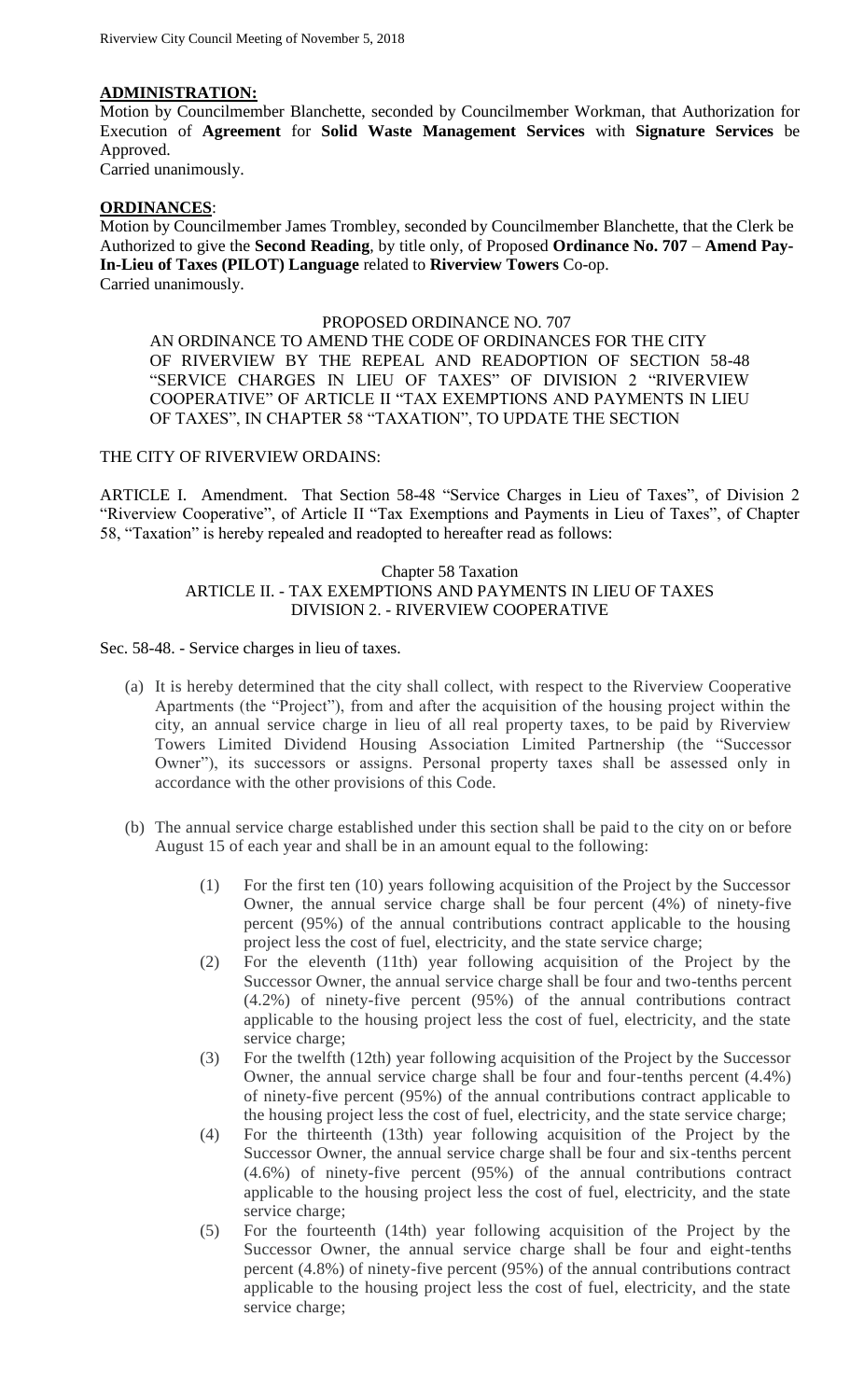- (6) For the fifteenth (15th) year following acquisition of the Project by the Successor Owner, the annual service charge shall be five percent (5%) of ninety-five percent (95%) of the annual contributions contract applicable to the housing project less the cost of fuel, electricity, and the state service charge;
- (7) For the sixteenth (16th) year following acquisition of the Project by the Successor Owner, the annual service charge shall be five and two-tenths percent (5.2%) of ninety-five percent (95%) of the annual contributions contract applicable to the housing project less the cost of fuel, electricity, and the state service charge;
- (8) For the seventeenth (17th) year following acquisition of the Project by the Successor Owner, the annual service charge shall be five and four-tenths percent (5.4%) of ninety-five percent (95%) of the annual contributions contract applicable to the housing project less the cost of fuel, electricity, and the state service charge;
- (9) For the eighteenth  $(18<sup>th</sup>)$  year following acquisition of the Project by the Successor Owner, the annual service charge shall be five and six-tenths percent (5.6%) of ninety-five percent (95%) of the annual contributions contract applicable to the housing project less the cost of fuel, electricity, and the state service charge;
- (10) For the nineteenth  $(19<sup>th</sup>)$  year following acquisition of the Project by the Successor Owner, the annual service charge shall be five and eight-tenths percent (5.8%) of ninety-five percent (95%) of the annual contributions contract applicable to the housing project less the cost of fuel, electricity, and the state service charge; and
- (11) From and after the twentieth  $(20<sup>th</sup>)$  year following acquisition of the Project by the Successor Owner, the annual service charge shall be six percent (6%) of ninety-five percent (95%) of the annual contributions contract applicable to the housing project less the cost of fuel, electricity, and the state service charge.

Acquisition of the Project by the Successor Owner shall be deemed to occur when the Successor Owner accepts a legally enforceable deed conveying the Project to the Successor Owner. Terms not expressly defined in this section shall have the meaning ascribed in the Michigan State Housing Development Authority Act of 1966 (Act 346 of 1966) MCL 125.1401, et.al (the "Act").

- (c) The Successor Owner, shall, on an annual basis, certify to the city the amount of the annual service charge computed pursuant to this section and the amounts of the components used in such computation.
- (d) If there is a default for a period in excess of 60 days in the payment of the service charge in lieu of taxes established by this section, the city shall be entitled to collect a penalty of \$500.00 per month for each and every month that the period of default continues. If the amount of such delinquency and penalty shall amount to \$50,000.00, the city shall levy a special tax in that amount against the real estate.
- (e) This section, except as to the percentage amount of the annual contribution as aforesaid, shall remain in effect and shall not terminate so long as the mortgage loan from the Michigan State Housing Development Authority remains outstanding or the housing project is subject to the income and rent limits of Section 42 of the Internal Revenue Code of 1986, as amended. If the state should enact legislation granting tax relief to the elderly, which tax relief could inure to the benefit of the city without affecting the feasibility of or prejudicing the eligibility of the Riverview Cooperative Apartments housing project to receive federal or state assistance, then the city council may amend this section or similar provisions so as to obtain the greatest benefit for the citizens of the city, and in accordance with state statutes, consistent with the objective of these sections to preserve the federal and state assistance for, and the operational feasibility of, the Riverview Cooperative Apartments housing project.
- (f) Notwithstanding the provisions of Section 15(a) of the Act to the contrary, a contract between the City of Riverview and the Successor Owner and its successors, with MSHDA as a third-party beneficiary under the contract, to provide tax exemption and accept payments in lieu of taxes, as previously described, is effectuated by enactment of this Ordinance.

ARTICLE II. Penalty: A person violating this ordinance shall be deemed guilty of a misdemeanor and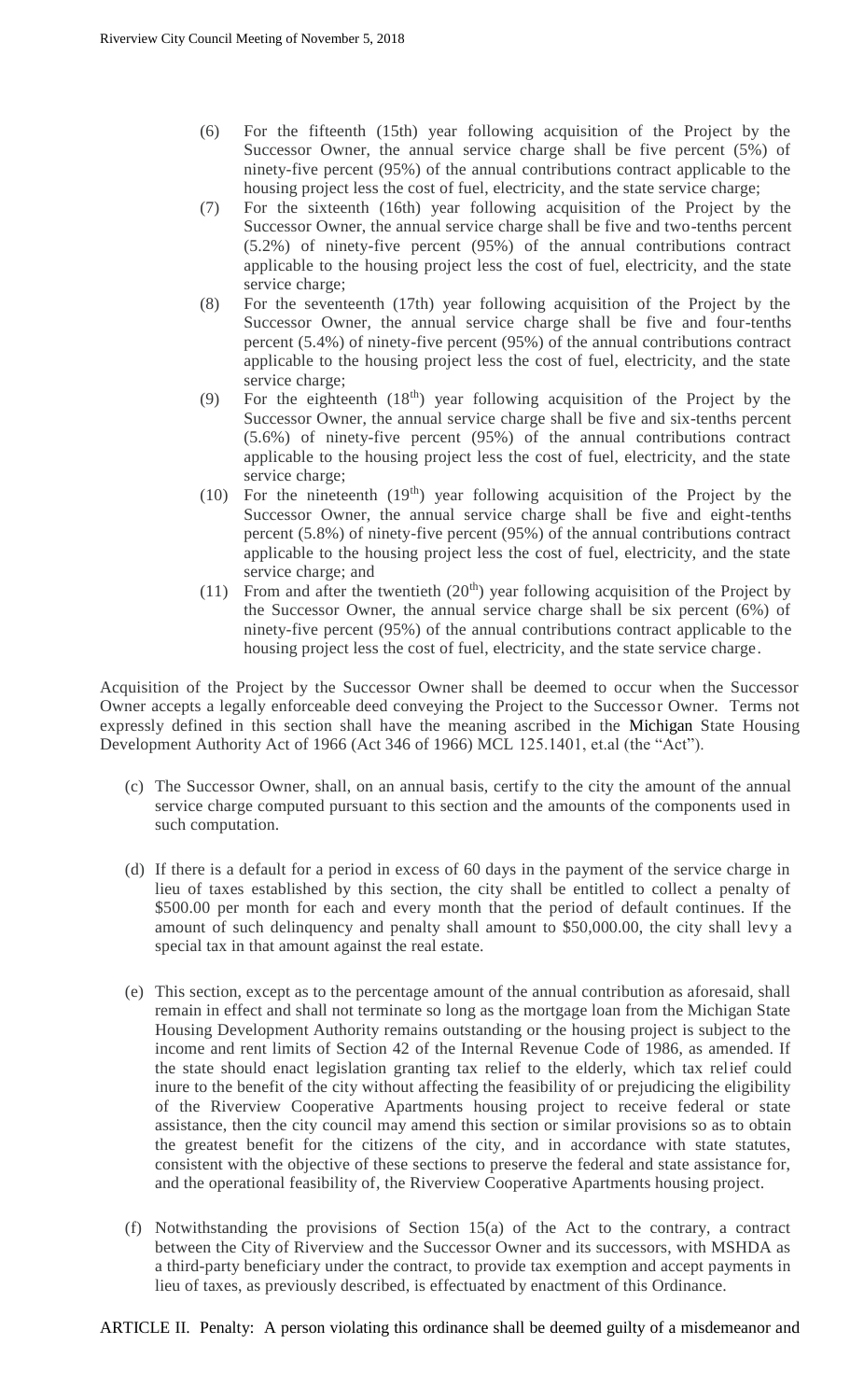punished in accordance with Section 1-8 of the Code of Ordinances of the City of Riverview, unless a different penalty is expressly provided in this ordinance.

ARTICLE III. Severability: Should any word, sentence, phrase or any portion of this Ordinance be held in a manner invalid by any Court of competent jurisdiction or by any agency having authority to do so for any reason whatsoever, such holding shall be construed and limited to such word, sentence, phrase or any portion of the Ordinance held to be invalid and shall not be construed as affecting the validity of any remaining words, sentences, phrases or portions of the Ordinance.

ARTICLE IV. Conflicting Ordinances: All prior existing ordinances adopted by the City of Riverview inconsistent or in conflict with the provisions of this Ordinance are, to the extent of such conflict or inconsistency, hereby expressly repealed.

ARTICLE V. Reading and Publication: This Ordinance shall be given a first reading on October 15, 2018, shall be given a second reading and adopted on November 5, 2018, and shall be published and become effective upon publication. The Clerk shall publish a summary of this ordinance and include in the publication notice that a true copy of the Ordinance can be inspected or obtained at the Clerk's office.

ADOPTED, APPROVED AND PASSED by the City Council of the City of Riverview this  $5<sup>th</sup>$  day of November, 2018.

The undersigned hereby certifies that the foregoing is a true and accurate copy of the ordinance adopted by the City Council of the City of Riverview at a regular meeting held on November 5, 2018

# Cynthia M. Hutchison, City Clerk

\_\_\_\_\_\_\_\_\_\_\_\_\_\_\_\_\_\_\_\_\_\_\_\_\_\_\_\_\_\_\_\_\_\_\_\_\_\_\_

Motion by Councilmember Coffey, seconded by Councilmember Workman, that Proposed Ordinance **No. 707** be Adopted.

Carried unanimously.

Motion by Councilmember Coffey, seconded by Councilmember Workman, that the Clerk be Authorized to give the **Second Reading**, by title only, of Proposed **Ordinance No. 708** – regarding the **Prohibiting** of **Marihuana Businesses** and Establishments pursuant to the Michigan Regulation and Taxation of Marihuana Act, Ballot Proposal 1 of 2018. Carried unanimously.

## PROPOSED ORDINANCE NO. 708

AN ORDINANCE TO AMEND THE CODE OF ORDINANCES FOR THE CITY OF RIVERVIEW BY AMENDING CHAPTER 14, "BUSINESSES", BY ADDING ARTICLE XIV., "PROHIBITION OF MARIHUANA BUSINESSES AND ESTABLISHMENTS", TO PROHIBIT MARIHUANA BUSINESSES AND ESTABLISHMENTS IN THE CITY PURSUANT TO THE MICHIGAN REGULATION AND TAXATION OF MARIHUANA ACT, BALLOT PROPOSAL 1 OF 2018

THE CITY OF RIVERVIEW ORDAINS:

ARTICLE I: AMENDMENT: That Article XIV., "Prohibition of Marihuana Businesses and Establishments" is added under Chapter 14 "Businesses", to hereafter read as follows:

## Chapter 14 "Businesses"

Article XIV. "Prohibition of Marihuana Businesses and Establishments"

Section 14-660. Prohibition of Marihuana Businesses and Establishments.

Pursuant to the Michigan Regulation and Taxation of Marihuana Act, Section 6.1, the city elects to prohibit marihuana businesses and establishments within its boundaries.

ARTICLE II. Penalty: A person violating this ordinance shall be punished in accordance with Section 1-8 of the Code of Ordinances of the City of Riverview, unless a different penalty is expressly provided in this ordinance.